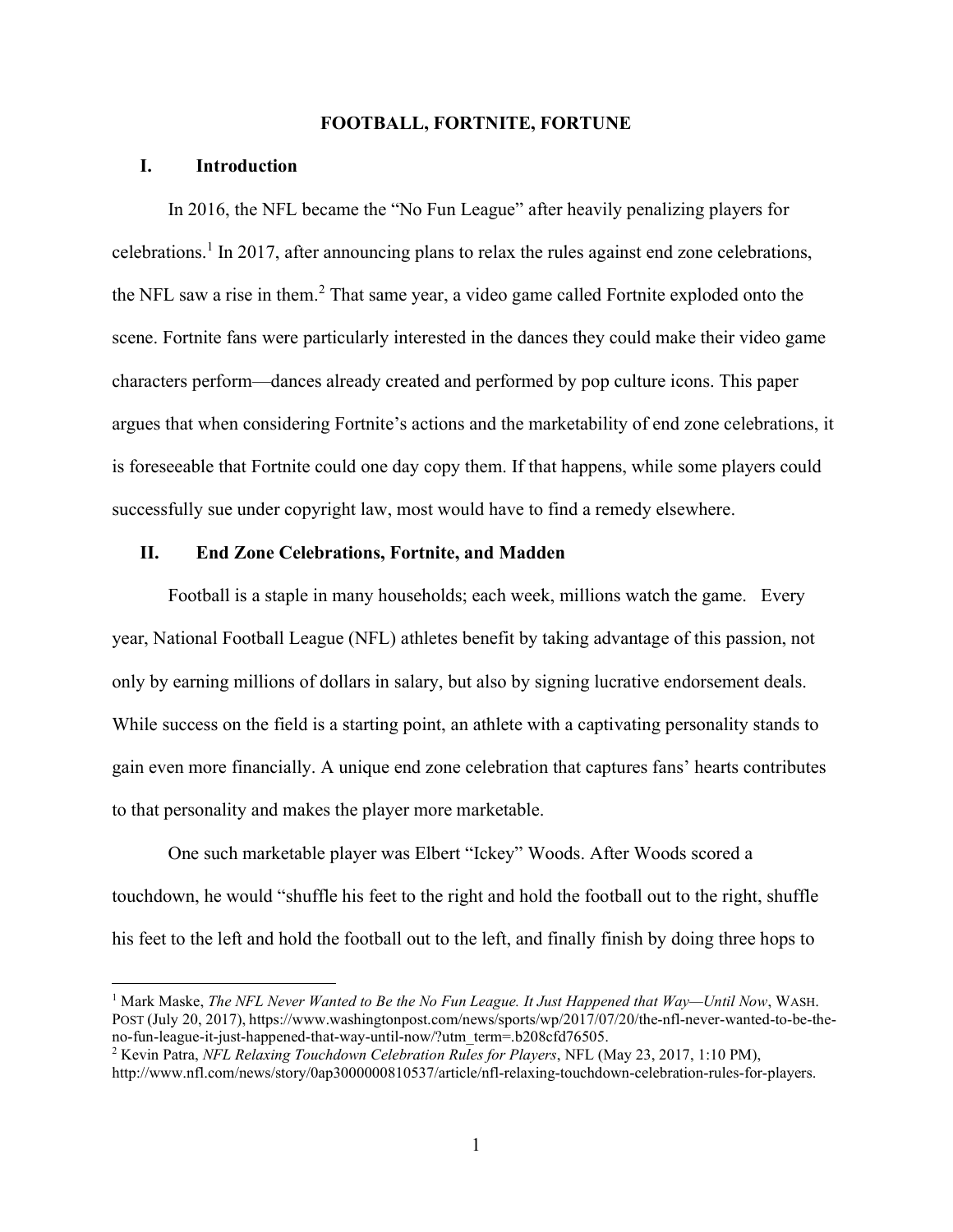the right and spiking the football into the ground."<sup>3</sup> This end zone celebration resonated with fans, and Woods's popularity grew. Woods leveraged his celebrity status to get endorsement deals; as recently as 2016, he performed the "Ickey Shuffle" in a Geico commercial.<sup>4</sup>

End zone celebrations could soon become a legal issue given the exploitive use of choreography in Fortnite. The game generates revenue when players buy in-game currency to purchase various items and dances known as "emotes."<sup>5</sup> It is precisely these "emotes" which have led one artist to complain; Brooklyn rapper, 2 Milly, sued Fortnite creator Epic Games for allegedly stealing his signature "Milly Rock" dance and renaming it "Swipe It."<sup>6</sup> Imagine the amount of money an artist could make through licensing given that Epic Games has earned over one billion dollars in sales from Fortnite<sup>7</sup>—largely due to the added interest created by emotes.<sup>8</sup>

2 Milly is not the only one feeling shortchanged. Another emote available in Fortnite is the "Ride the Pony,"<sup>9</sup> which is identical to the dance "Gangnam Style."<sup>10</sup> Another is the "Floss," taken from "Backpack Kid" Russell Horning, who became famous when he did the dance while performing with Katy Perry.<sup>11</sup> Fortnite also uses a popular dance from the television show "Scrubs," performed by actor Donald Faison.<sup>12</sup> Another is "Fresh," which looks exactly like

<sup>9</sup> Wood, *supra* note **Error! Bookmark not defined.**.

2018), https://www.tes.com/news/fortnite-classroom-floss-dance-craze-sweeping-schools.

<sup>&</sup>lt;sup>3</sup> Ickey Shuffle, WIKIPEDIA, https://en.wikipedia.org/wiki/Ickey\_Shuffle.

<sup>&</sup>lt;sup>4</sup> Kalyn Kahler, Ickey Woods is Still Shuffling, SPORTS ILLUSTRATED (Jan. 29, 2016),

https://www.si.com/mmqb/2016/01/29/ickey-woods-nfl-cincinnati-bengals-ickey-shuffle-super-bowl.

<sup>&</sup>lt;sup>5</sup> Shawn Farner, What These Fortnite Emotes Really Mean, SVG, https://www.svg.com/134565/what-these-fortniteemotes-really-mean/ (last visited Feb. 1, 2019).

<sup>&</sup>lt;sup>6</sup> Eriq Gardner, Rapper 2 Milly Sues Epic Games for Lifting His Dance Routine in 'Fortnite', HOLLYWOOD REP. (Dec. 5, 2018, 10:27 AM), https://www.hollywoodreporter.com/thr-esq/rapper-2-milly-sues-epic-games-lifting-hisdance-routine-fortnite-1166625.

 $7$  LEGAL ENTM'T, *supra* note **Error! Bookmark not defined.**.

<sup>&</sup>lt;sup>8</sup> Said one Fortnite fan: "Without the emotes you wouldn't have any fun. It would just be another battle royale game." Kaufman, supra note Error! Bookmark not defined..

<sup>&</sup>lt;sup>10</sup> Annie Pilon, What is Gangnam Style? And What Does it Mean for Business?, SMALL BUS. TRENDS (Nov. 1, 2017), https://smallbiztrends.com/2013/05/what-is-gangnam-style.html.

<sup>&</sup>lt;sup>11</sup> Joshua Morris, *From Fortnite to the Classroom: The 'Floss' Dance Craze Sweeping Schools*, TES (Apr. 24,

 $12$  Fortnite Dances in Real Life, BEANO, https://www.beano.com/posts/7-best-fortnite-dances-in-real-life (last visited Jan. 28, 2019).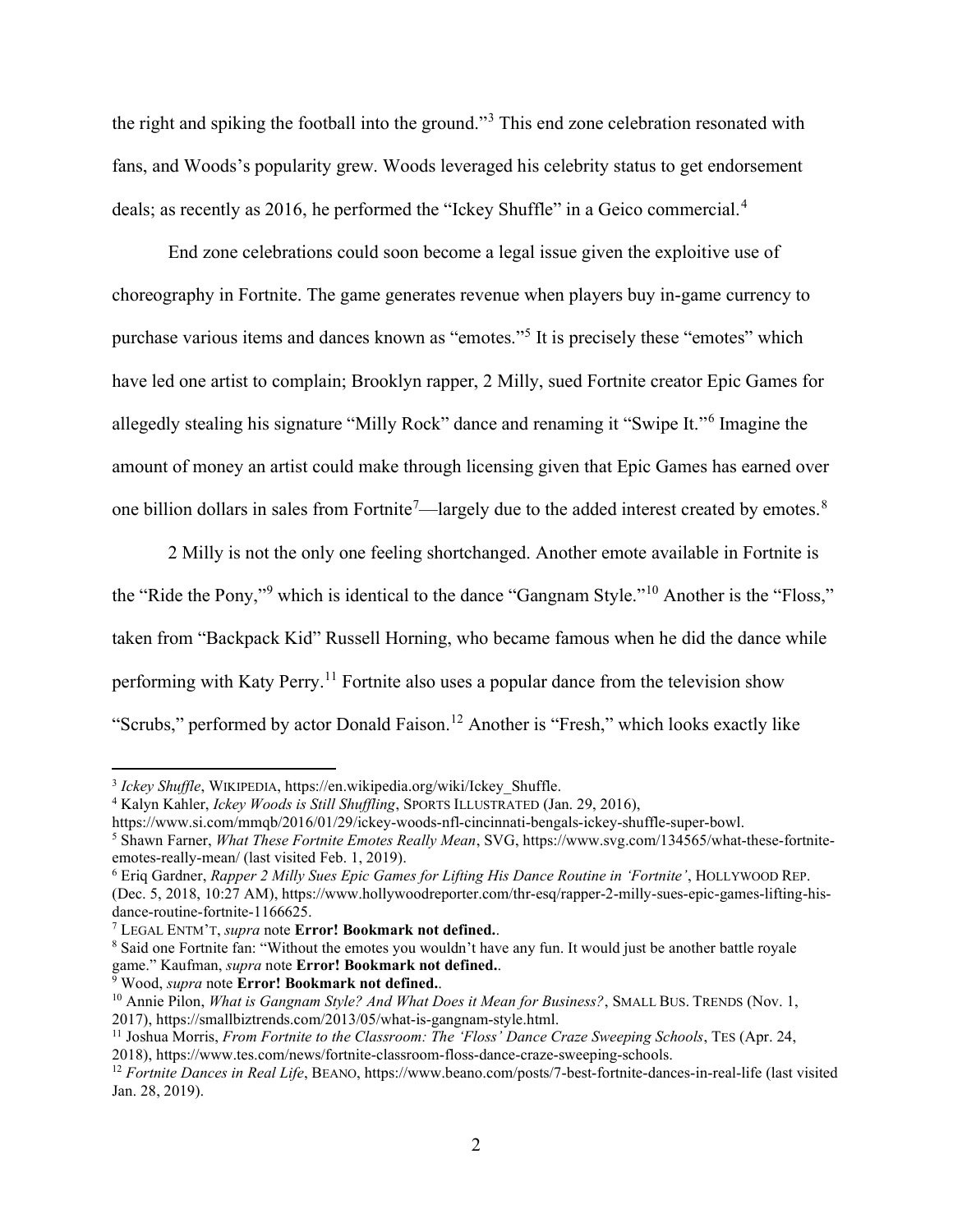actor Alfonso Ribeiro's "Carlton Dance" from the 1990's television show "Fresh Prince of Bel-Air."<sup>13</sup> Perhaps buoyed to action after seeing 2 Milly sue Epic Games, Alfonso Ribeiro also sued the Fortnite creator in December 2018.<sup>14</sup>

Like Fortnite, the NFL video game series "Madden," created by EA Sports, finds inspiration from real life. As video game technology improved, the playable NFL characters went from solely wearing NFL athletes' names, to having those athletes' faces, to—in the latest iteration—acting out the athletes' real-life signature end zone celebrations. The crucial difference between EA Sports and Fortnite is EA Sports pays for the right to do all of this; it licenses directly from the NFL the right to use team names, uniforms, and symbols, and it licenses from the NFL Players Association the personality rights to the more than 2,000 NFL athletes.<sup>15</sup> Since Fortnite uses highly recognizable dances, and profits handsomely by doing so, why would they not eventually use end zone celebrations as well?

# III. Copyright Law: What It Provides and What It Requires

### a. Main requirements: originality, work of authorship, and fixation

 Copyright law can provide protection for end zone celebrations. A work is typically copyrightable if it is an original work of authorship fixed in a tangible medium of expression.<sup>16</sup> An author seeking copyright protection must establish, among other things, that the work is original.<sup>17</sup> Originality has two elements: independent creation and creativity.<sup>18</sup> To be original, a

<sup>&</sup>lt;sup>13</sup> Wood, *supra* note **Error! Bookmark not defined.**.

<sup>&</sup>lt;sup>14</sup> Emily Birnbaum, 'Fresh Prince of Bel Air' Star Accuses 'Fortnite' Creators of Stealing His 'Carlton Dance', HILL (Dec. 17, 2018, 5:45 PM), https://thehill.com/policy/technology/421779-fresh-prince-of-bel-air-star-suesfortnite-creators-for-stealing-his.

<sup>&</sup>lt;sup>15</sup> Owen Good, Remember: It's Not Just the NFL's Exclusive License with Madden; the Players' Union Has One, Too., KOTAKU (Mar. 4, 2013, 11:00 AM), https://kotaku.com/5988357/remember-its-not-just-the-nfls-exclusivelicense-with-madden-the-players-union-has-one-too.

 $16$  17 U.S.C. § 102(a).

<sup>17</sup> Feist Publ'ns, Inc. v. Rural Tel. Serv. Co., 499 U.S. 340, 345 (1991).  $18$  Id.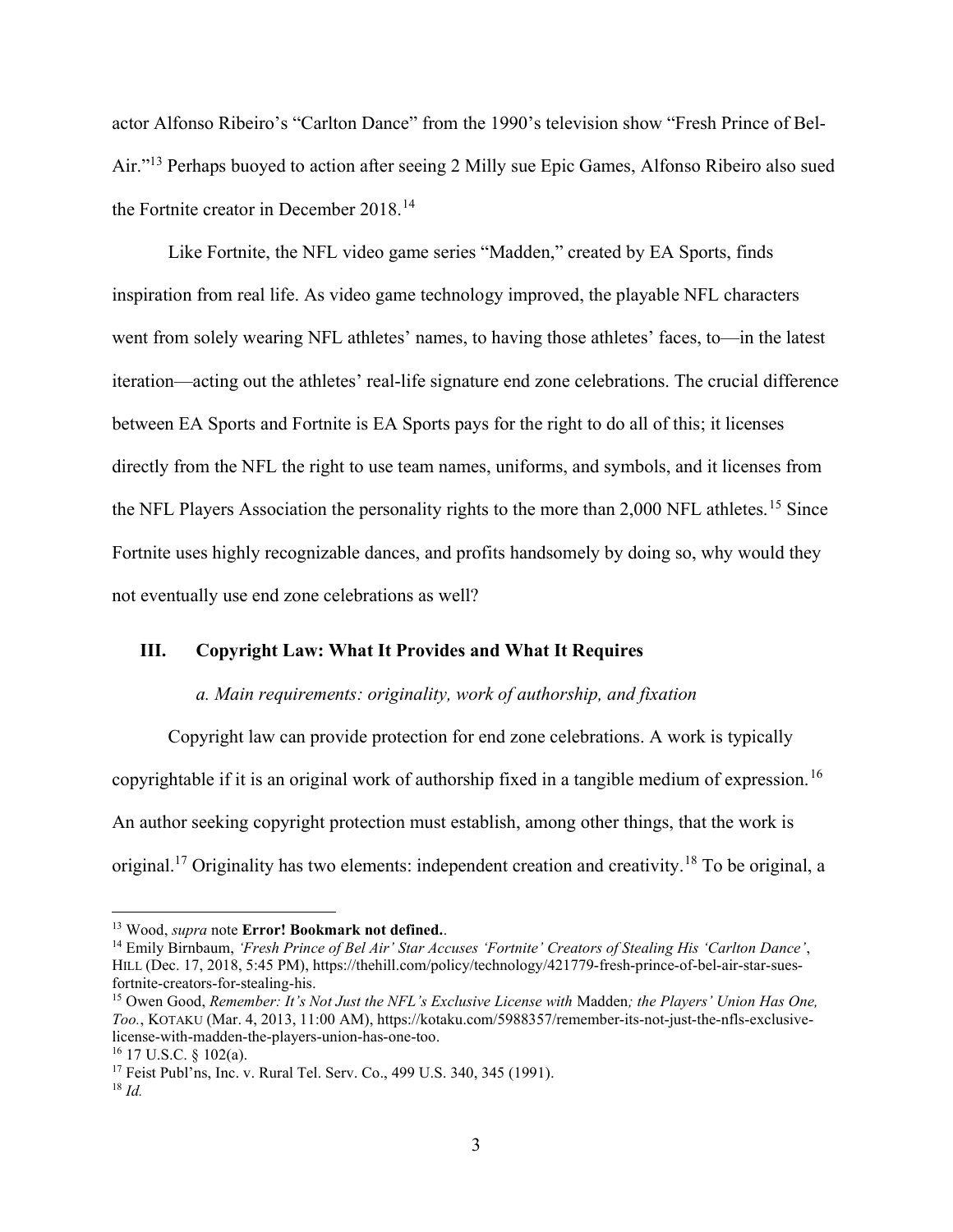work must be original to the author as opposed to a copy of someone else's work.<sup>19</sup> In addition, while novelty is not required, originality does require a "modicum of creativity."<sup>20</sup> Thus, largely factual works are not protectable; for example, a phonebook with information predictably alphabetically organized would not receive copyright protection for the facts it contains or its arrangement of them. $21$ 

Copyright also requires that a work is a work of authorship. A "work of authorship"<sup>22</sup> includes: "(1) literary works; (2) musical works, including any accompanying words; (3) dramatic works, including any accompanying music; (4) pantomimes and choreographic works; (5) pictorial, graphic, and sculptural works; (6) motion pictures and other audiovisual works; (7) sound recordings; and (8) architectural works."<sup>23</sup> While choreographic works are undefined in the Copyright Act, the Copyright Office defines "choreography" as "the composition and arrangement of dance movements and patterns," and states such works "need not tell a story in order to be protected by copyright."<sup>24</sup>

Copyright law also requires works to be fixed in a tangible medium of expression.<sup>25</sup> "A work is 'fixed' in a tangible medium of expression when its embodiment in a copy or phonorecord, by or under the authority of the author, is sufficiently permanent or stable to permit it to be perceived, reproduced, or otherwise communicated for a period of more than transitory duration."26

b. Three obstacles: idea/expression, the merger doctrine, and scènes à faire

<sup>24</sup> U.S. COPYRIGHT OFFICE, COMPENDIUM II: COMPENDIUM OF COPYRIGHT OFFICE PRACTICES § 450.01 (1984).

 $19$  *Id.* at 345–46.

 $20$  *Id.* at 346.

<sup>21</sup> Feist, 499 U.S. at 363.

 $22$  17 U.S.C. § 102(a) (2018).

 $^{23}$  Id.

 $^{25}$  *Id.* § 102(a).

 $^{26}$  *Id.*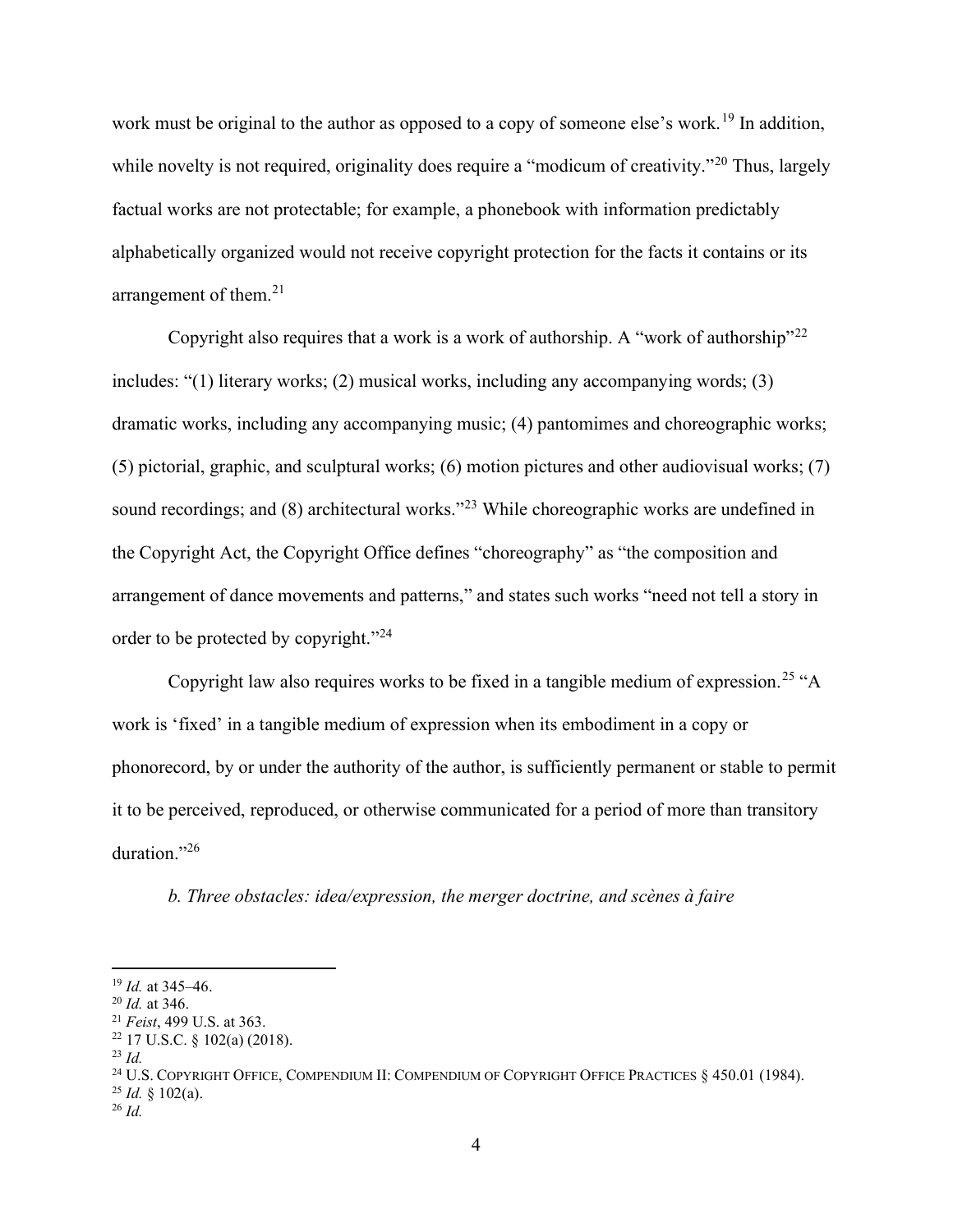Even after meeting the main requirements of copyrightability, there could still exist obstacles, such as idea/expression, the merger doctrine, and scènes à faire. The fixation requirement focuses on a tangible medium of expression, a term that can be more easily understood by reference to what it is not. Expression is not an "idea, procedure, process, system, method of operation, concept, principle, or discovery," none of which are copyrightable because they either belong in the public domain or are protected by patent law.<sup>27</sup> The line between idea and expression is not always clear, but typically depends on the level of concreteness and specificity of the work in contrast to the work's abstractness, like an idea.<sup>28</sup> For example, "using" cartoon characters drawn in three dimensions who interact in a movie seamlessly with human actors is  $\dots$  an idea, rather than an expression."<sup>29</sup>

An extension of this idea/expression dichotomy is the merger doctrine: when there is only one or a few ways of expressing an idea, courts will find the idea merges with its expression and the work is therefore not copyrightable.<sup>30</sup> For example, when a sweepstakes owner tried to copyright the wording of his competition's rules, the court denied the copyright because it found that relatively few possible rule phrasings existed and therefore one variation of those possibilities did not merit protection.<sup>31</sup>

Similarly, certain elements in a work may be defined as "scènes à faire" and therefore not protectable. Even if expressive, elements are not copyrightable "if they are standard, stock, or common to a topic, or if they necessarily follow from a common theme or setting."<sup>32</sup> In *Nichols* 

<sup>27</sup> See Eldred v. Ashcroft, 537 U.S. 186, 225 (2003).

<sup>28</sup> Nichols v. Universal Pictures Corp., 45 F.2d 119, 121 (2d Cir. 1930).

<sup>&</sup>lt;sup>29</sup> Douglas G. Baird, *Does Bogart Still Get Scale? Rights of Publicity in the Digital Age* 4 (John M. Olin Program in Law and Econ., Working Paper No. 120, 2001),

https://chicagounbound.uchicago.edu/cgi/viewcontent.cgi?article=1177&context=law\_and\_economics.

<sup>30</sup> Morrissey v. Procter & Gamble Co., 379 F.2d 675, 678–79 (1st Cir. 1967).

 $31$  *Id.* at 676.

<sup>32</sup> Mitel, Inc. v. Iqtel, Inc., 124 F.3d 1366, 1374 (10th Cir. 1997).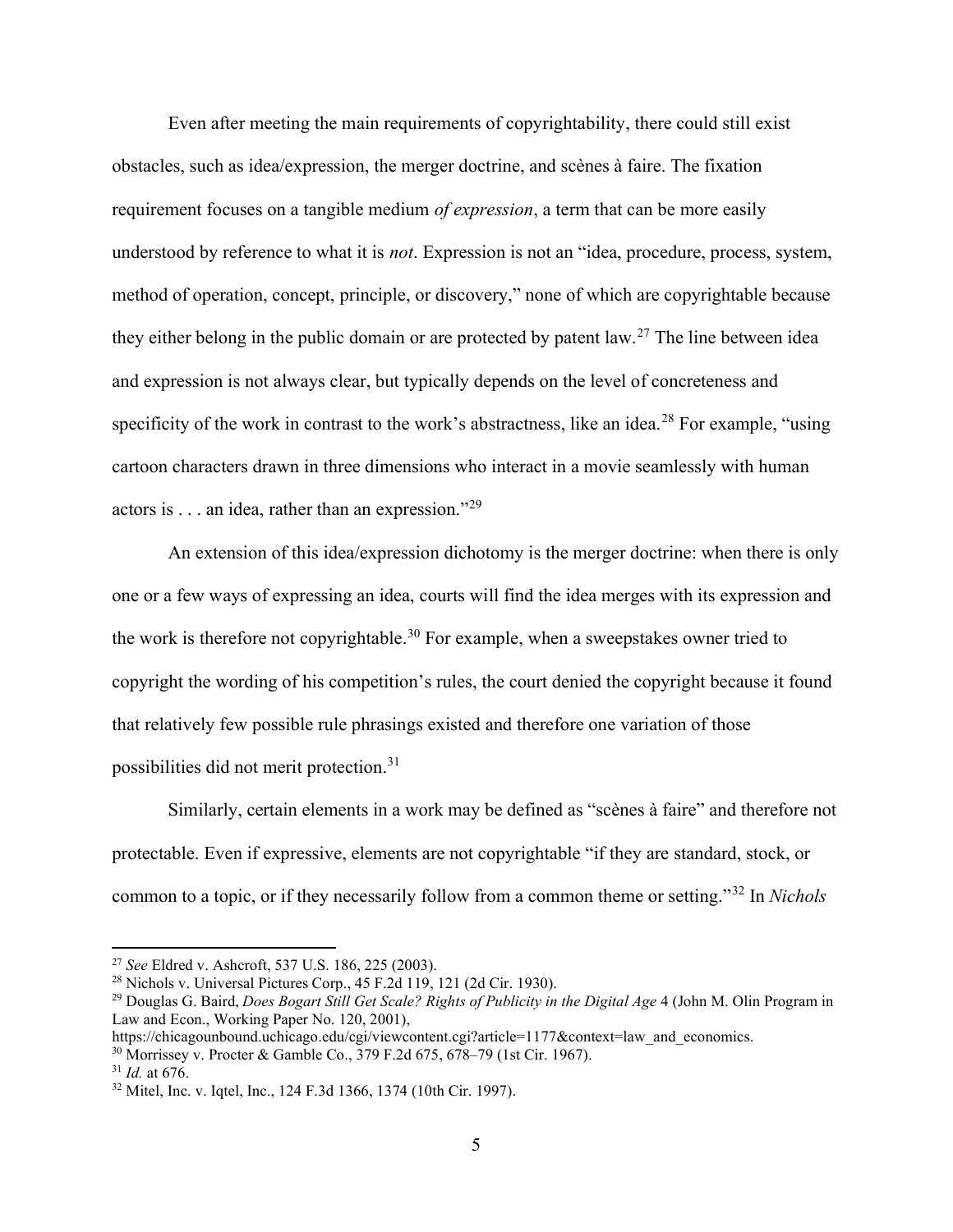v. Universal Pictures Corp.,<sup>33</sup> a defendant was found not liable for allegedly infringing an author's characters, "the low comedy Jew and Irishman," because the defendant had "not taken from [the author] more than [the characters'] prototypes have contained for many decades."<sup>34</sup> To allow copyright protection of those "stock figures" would give the author a copyright for "what was not original with her."<sup>35</sup>

# c. Works made for hire

The ownership of an original work of authorship vests in its creator upon the work's creation.<sup>36</sup> The exception to this rule is any work made for hire.<sup>37</sup> When a work is made for hire, the copyright belongs to the "employer or other person for whom the work was prepared" unless the parties agree otherwise.<sup>38</sup> Specifically, the Copyright Act defines "work made for hire" to include (1) a work prepared by an employee within the scope of his or her employment and (2) a work commissioned from an independent contractor that fits one of several defined categories.<sup>39</sup>

 The term "employee" carries its common law agency meaning, centering on whether the hiring party has the "right to control the manner and means by which the product is accomplished."<sup>40</sup> When determining whether an individual is an employee versus an independent contractor, courts will consider factors including: the skill required, the source of the tools needed, and the duration of the relationship between the parties.<sup>41</sup>

<sup>33</sup> 45 F.2d 119, 122 (2d Cir. 1930).

 $34$  Id.

 $35$  Id.

<sup>36</sup> 17 U.S.C. § 201(a) (2018).

<sup>37</sup> See id. § 201(b).  $38$  Id.

 $39$  Id.  $\&$  101.

 $40$  Cmty. for Creative Non-Violence v. Reid, 490 U.S. 730, 751 (1989).

 $^{41}$  Id.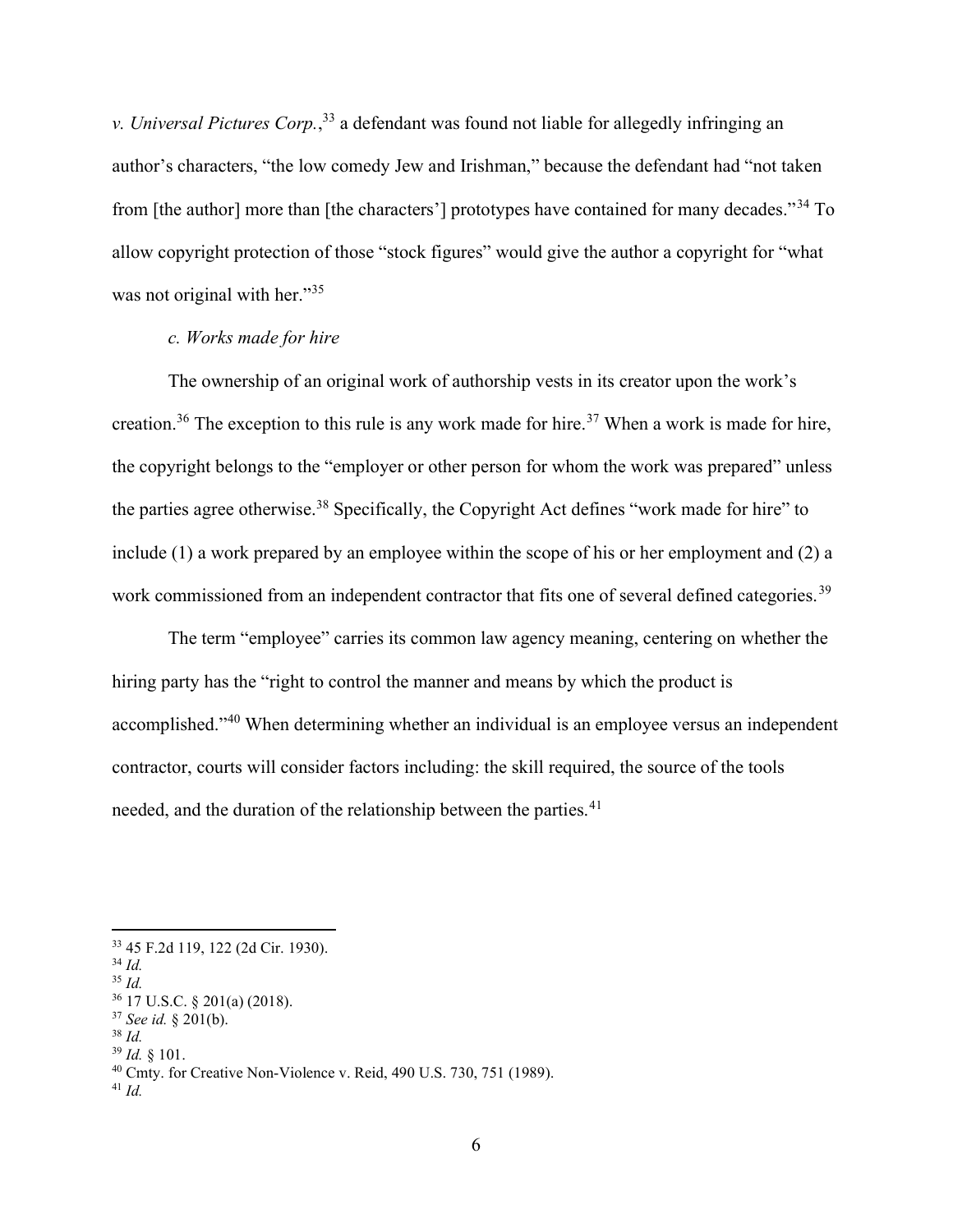"Scope of employment" carries its common law agency meaning.<sup>42</sup> Conduct is within the scope of employment if "(a) it is of the kind he is employed to perform; (b) it occurs substantially within the authorized time and space limits; [and] (c) it is actuated, at least in part, by a purpose to serve the master."<sup>43</sup>

 Thus, although there are several requirements before a work is deemed a work made for hire, the potential consequence is significant: the true creator of the work does not retain its copyright.

## IV. Copyright Law Will Not Protect Most End Zone Celebrations

In theory, end zone celebrations can meet copyright law's thresholds for protectability. In practice, most end zone celebrations are too trivial, lacking even the basic creativity required for copyright protection. The work made for hire doctrine complicates the copyrightability challenge further, as ownership of the copyright might be disputed.

Assuming a player comes up with unique expression, copyright's low threshold of originality might be satisfied. Linebacker Ray Lewis would arguably meet this standard with his famous "Squirrel Dance": "a slide to the left, a slide to the right, a wiggle of his legs, a thrust of his pelvis, a puff of his chest, and a roar."<sup>44</sup>

Given the Copyright Office considers "choreographic works"<sup>45</sup> as "dance movements and patterns,"<sup>46</sup> this fourth category of U.S. Code Section  $102(a)$  is the most logical fit for a bodily movement like an end zone celebration. Finally, fixation also would not be a problem, as games are televised, including celebrations. There are, however, other obstacles to copyright.

 $42$  *Id.* at 740.

<sup>43</sup> RESTATEMENT (SECOND) OF AGENCY § 228 (AM. LAW INST. 1958).

<sup>44</sup> Simon Samano, Ray Lewis Shares the Origins of His 'Squirrel' Dance, USA TODAY (Jan. 6, 2013, 7:46 PM), https://www.usatoday.com/story/gameon/2013/01/06/ravens-ray-lewis-squirrel-dance/1812555/.

<sup>45</sup> U.S. Copyright Office, Compendium of U.S. Copyright Office Practices § 450.06 (2d ed. 1984).

<sup>46</sup> Id.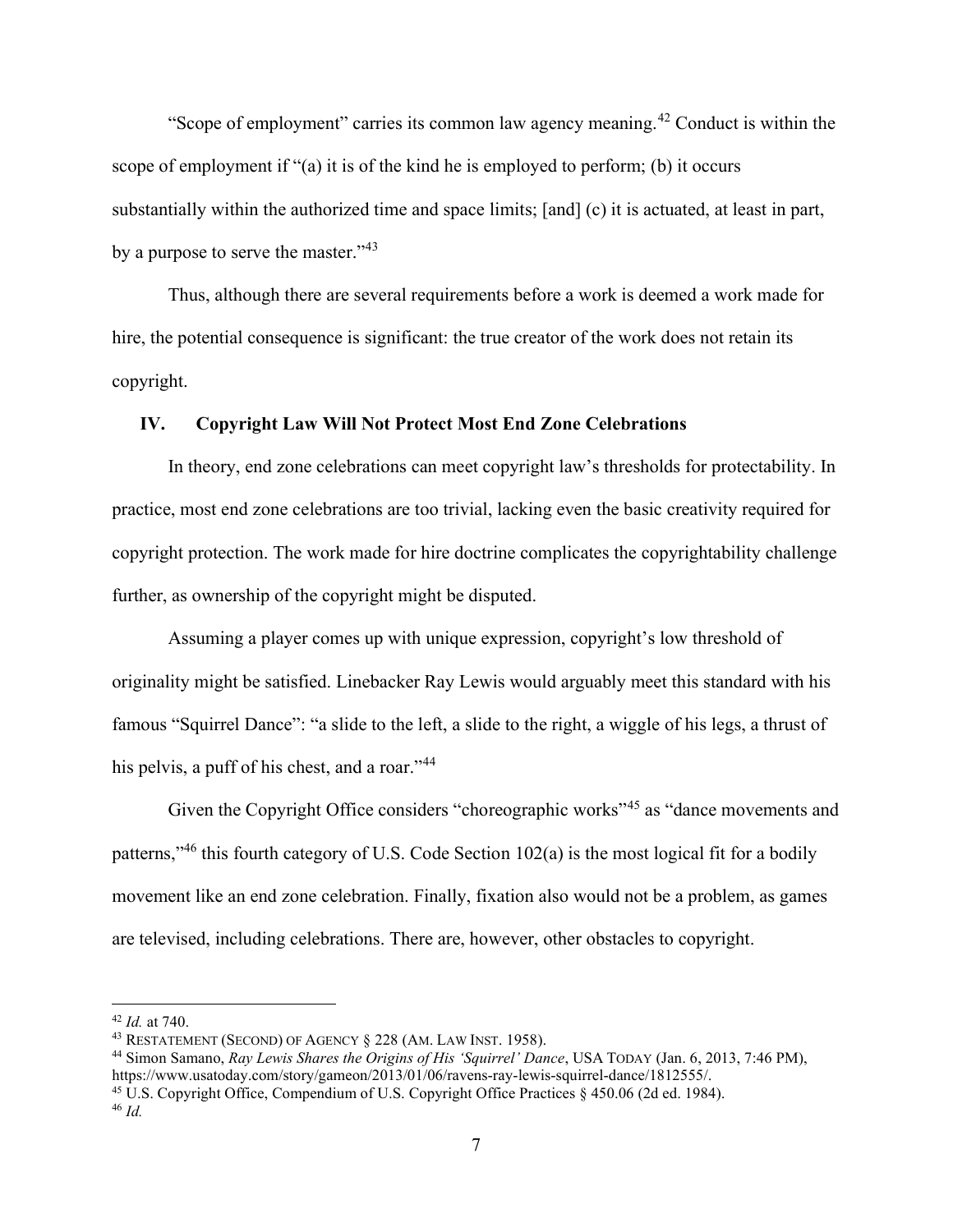The idea/expression dichotomy, merger doctrine, and scènes à faire thin the pool of potentially copyrightable end zone celebrations. For example, a common individual celebration in football is the "spike." Rob Gronkowski throws the ball with all his might, Luke Willson spikes the ball and then heaves his arms in the air, and Jimmy Graham jumps into the air before spiking. Ultimately, they are simply smashing a football into the ground. There are only so many ways to throw a football into the ground, such that the idea of it merges with the expression becoming unprotectable. Because the spike has become associated with a touchdown, it may also be considered scènes à faire, an unprotectable cliché that inevitably flows from the idea of a touchdown celebration.

Even the most recognizable celebrations are unlikely to be copyrightable. LaDainian Tomlinson was known to flip the ball with one hand while resting the other behind his head, Cam Newton pretends to pull his shirt apart à la Superman, and Victor Cruz salsa danced. Tomlinson's and Newton's celebrations might fail to even meet copyright's low originality threshold because they are "simple routines,"<sup>47</sup> or alternatively fall victim to the merger doctrine much like the spike. Cruz's salsa dance, meanwhile, seems to fit the common understanding of a "social dance."<sup>48</sup>

 Even if a player comes up with a copyrightable celebration, the copyright may end up belonging to his team or the NFL. A player is not an independent contractor; at least until he is traded or cut, he plays for one team, and that team controls when and how team practices will occur as well as what a player must do in games. Further, teams pay players an annual salary, another common indicator an individual is an employee rather than an independent contractor.

<sup>47</sup> Horgan v. Macmillan, Inc., 789 F.2d 157, 161 (2d Cir. 1986).

 $48$  *Id.*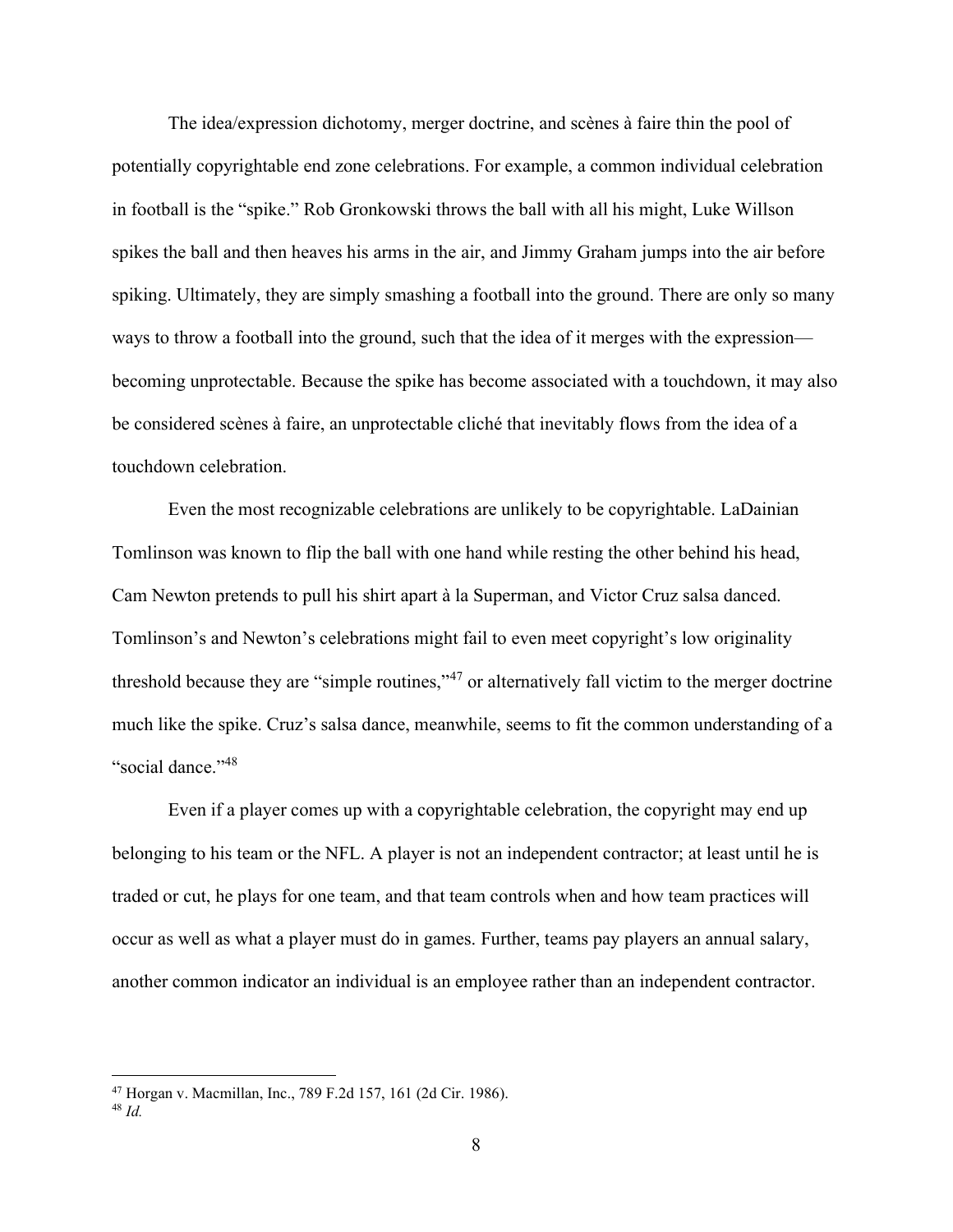If we know an individual is an employee as opposed to an independent contractor, the next question is whether their conduct was within the scope of employment. As discussed, employee conduct is within the scope of employment if "(a) it is of the kind he is employed to perform; (b) it occurs substantially within the authorized time and space limits; [and] (c) it is actuated, at least in part, by a purpose to serve the master."<sup>49</sup> If the team owner is ultimately interested in making money, and the player's celebration creates more fan interest, then it is likely also work "of the kind he is employed to perform."<sup>50</sup> This line of reasoning may equally well fit the "purpose" element.<sup>51</sup> Further, the celebration occurs within the "authorized time and space limits<sup>"52</sup> because, though the clock stops after a score, players are transitioning and fans are still watching. Finally, the celebration happens on the field and therefore satisfies the "space" aspect as well. Since a player in the NFL is an employee and a celebration likely fits within the scope of employment, a player's copyrightable moves could ultimately belong to the employer.

 Thus, if Fortnite infringed a copyrightable end zone celebration, the plaintiff might not be the player, but rather the NFL organization or team. Similarly, though Alfonso Ribeiro is suing Fortnite for using the "Carlton Dance,"<sup>53</sup> the real holder of that copyright is likely the owner of "The Fresh Prince of Bel-Air." After all, Ribeiro did the dance within the confines of the show. Work made for hire being an issue assumes a court would even deem the choreography meriting copyright protection in the first place. In Ribeiro's case, that is unlikely, given its lack of independent creation, by his own admission.<sup>54</sup>

 $49$  RESTATEMENT (SECOND) OF AGENCY  $\S$  228 (AM. LAW INST. 1958).

 $50$  See id.

<sup>51</sup> See id.

<sup>52</sup> See id.

<sup>&</sup>lt;sup>53</sup> CBS This Morning, *Alfonso Ribeiro Sues Fortnite Marker for Using "Carlton Dance"*, YOUTUBE (Dec. 18, 2018), https://www.youtube.com/watch?v=rfLQqFZpebo (last visited Jan. 28, 2019).

<sup>54</sup> Christopher Hooton, Alfonso Ribeiro Reveals the Origin of the Carlton Dance from Fresh Prince, INDEPENDENT (Aug. 21, 2015), https://www.independent.co.uk/arts-entertainment/tv/news/alfonso-ribeiro-reveals-the-origin-ofthe-carlton-dance-from-fresh-prince-10465625.html.